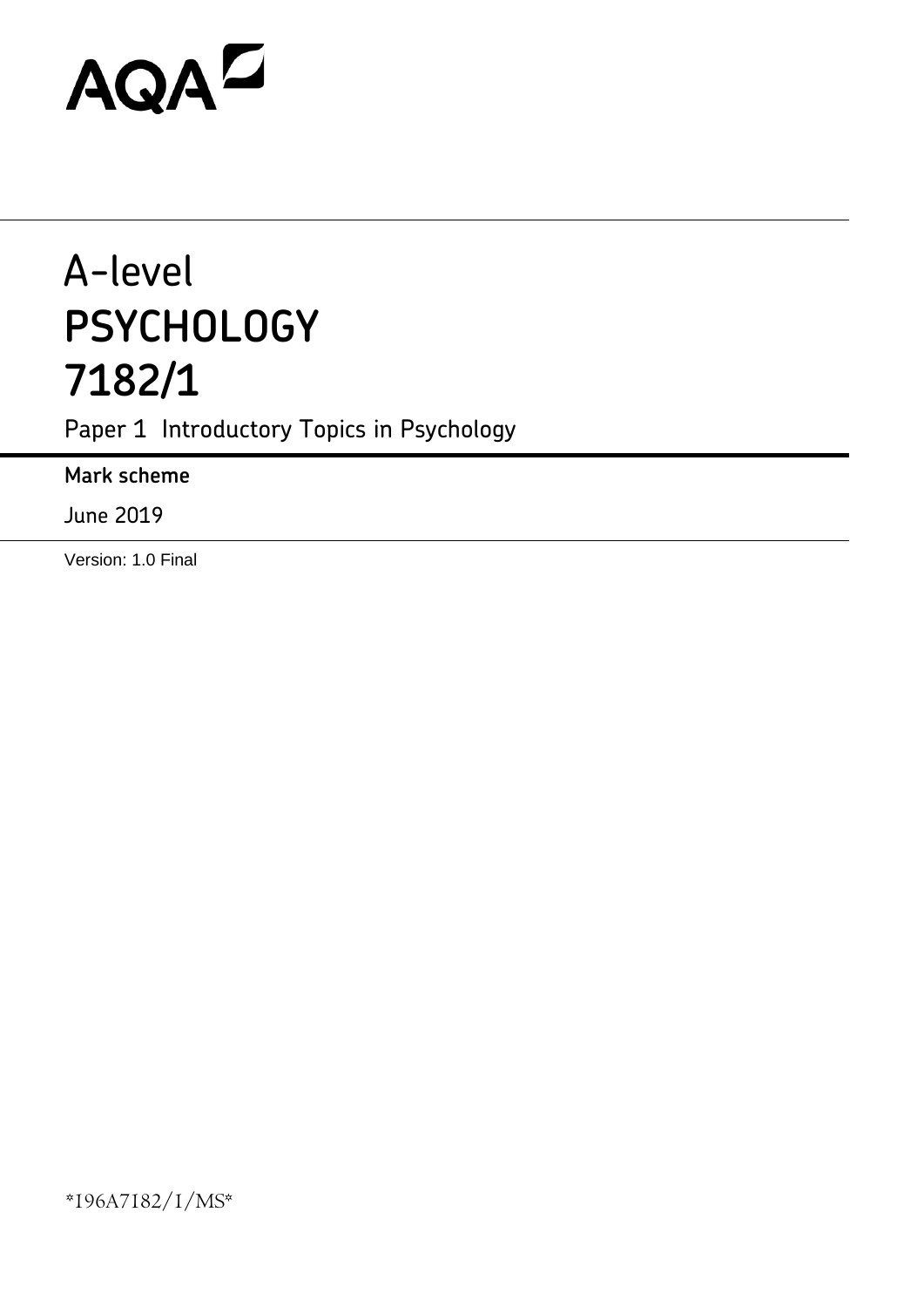Mark schemes are prepared by the Lead Assessment Writer and considered, together with the relevant questions, by a panel of subject teachers. This mark scheme includes any amendments made at the standardisation events which all associates participate in and is the scheme which was used by them in this examination. The standardisation process ensures that the mark scheme covers the students' responses to questions and that every associate understands and applies it in the same correct way. As preparation for standardisation each associate analyses a number of students' scripts. Alternative answers not already covered by the mark scheme are discussed and legislated for. If, after the standardisation process, associates encounter unusual answers which have not been raised they are required to refer these to the Lead Examiner.

It must be stressed that a mark scheme is a working document, in many cases further developed and expanded on the basis of students' reactions to a particular paper. Assumptions about future mark schemes on the basis of one year's document should be avoided; whilst the guiding principles of assessment remain constant, details will change, depending on the content of a particular examination paper.

Further copies of this mark scheme are available from aqa.org.uk

# Level of response marking instructions

Level of response mark schemes are broken down into levels, each of which has a descriptor. The descriptor for the level shows the average performance for the level. There are marks in each level.

Before you apply the mark scheme to a student's answer read through the answer and annotate it (as instructed) to show the qualities that are being looked for. You can then apply the mark scheme.

# Step 1 Determine a level

Start at the lowest level of the mark scheme and use it as a ladder to see whether the answer meets the descriptor for that level. The descriptor for the level indicates the different qualities that might be seen in the student's answer for that level. If it meets the lowest level then go to the next one and decide if it meets this level, and so on, until you have a match between the level descriptor and the answer. With practice and familiarity you will find that for better answers you will be able to quickly skip through the lower levels of the mark scheme.

When assigning a level you should look at the overall quality of the answer and not look to pick holes in small and specific parts of the answer where the student has not performed quite as well as the rest. If the answer covers different aspects of different levels of the mark scheme you should use a best fit approach for defining the level and then use the variability of the response to help decide the mark within the level, i.e. if the response is predominantly level 3 with a small amount of level 4 material it would be placed in level 3 but be awarded a mark near the top of the level because of the level 4 content.

# Step 2 Determine a mark

Once you have assigned a level you need to decide on the mark. The descriptors on how to allocate marks can help with this. The exemplar materials used during standardisation will help. Answers in the standardising materials will correspond with the different levels of the mark scheme. These answers will have been awarded a mark by the Lead Examiner. You can compare the student's answer with the

Copyright © 2019 AQA and its licensors. All rights reserved.

AQA retains the copyright on all its publications. However, registered schools/colleges for AQA are permitted to copy material from this booklet for their own internal use, with the following important exception: AQA cannot give permission to schools/colleges to photocopy any material that is acknowledged to a third party even for internal use within the centre.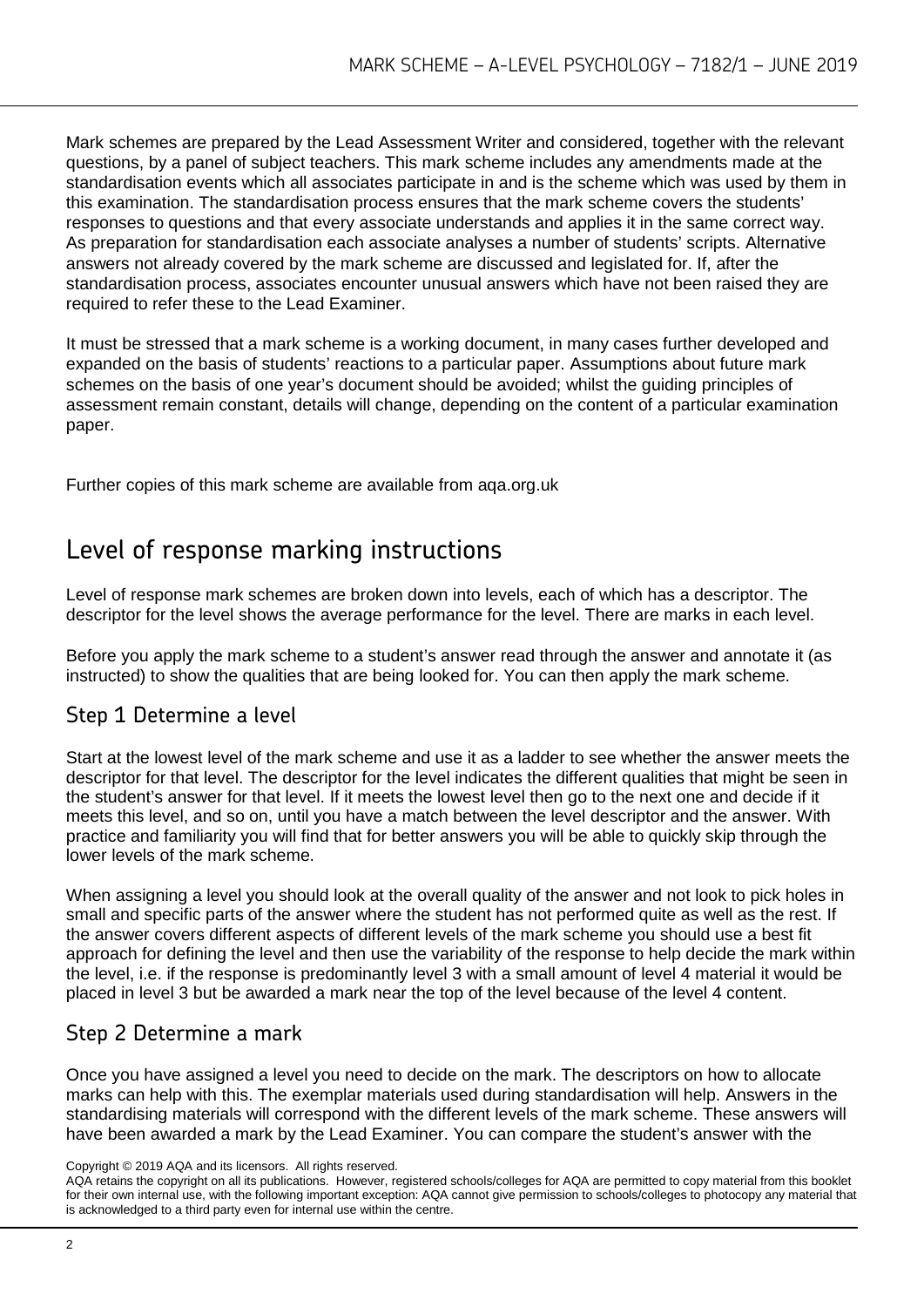standardised examples to determine if it is the same standard, better or worse than the example. You can then use this to allocate a mark for the answer based on the Lead Examiner's mark on the example.

You may well need to read back through the answer as you apply the mark scheme to clarify points and assure yourself that the level and the mark are appropriate.

Indicative content in the mark scheme is provided as a guide for examiners. It is not intended to be exhaustive and you must credit other valid points. Students do not have to cover all of the points mentioned in the indicative content to reach the highest level of the mark scheme.

An answer which contains nothing of relevance to the question must be awarded no marks.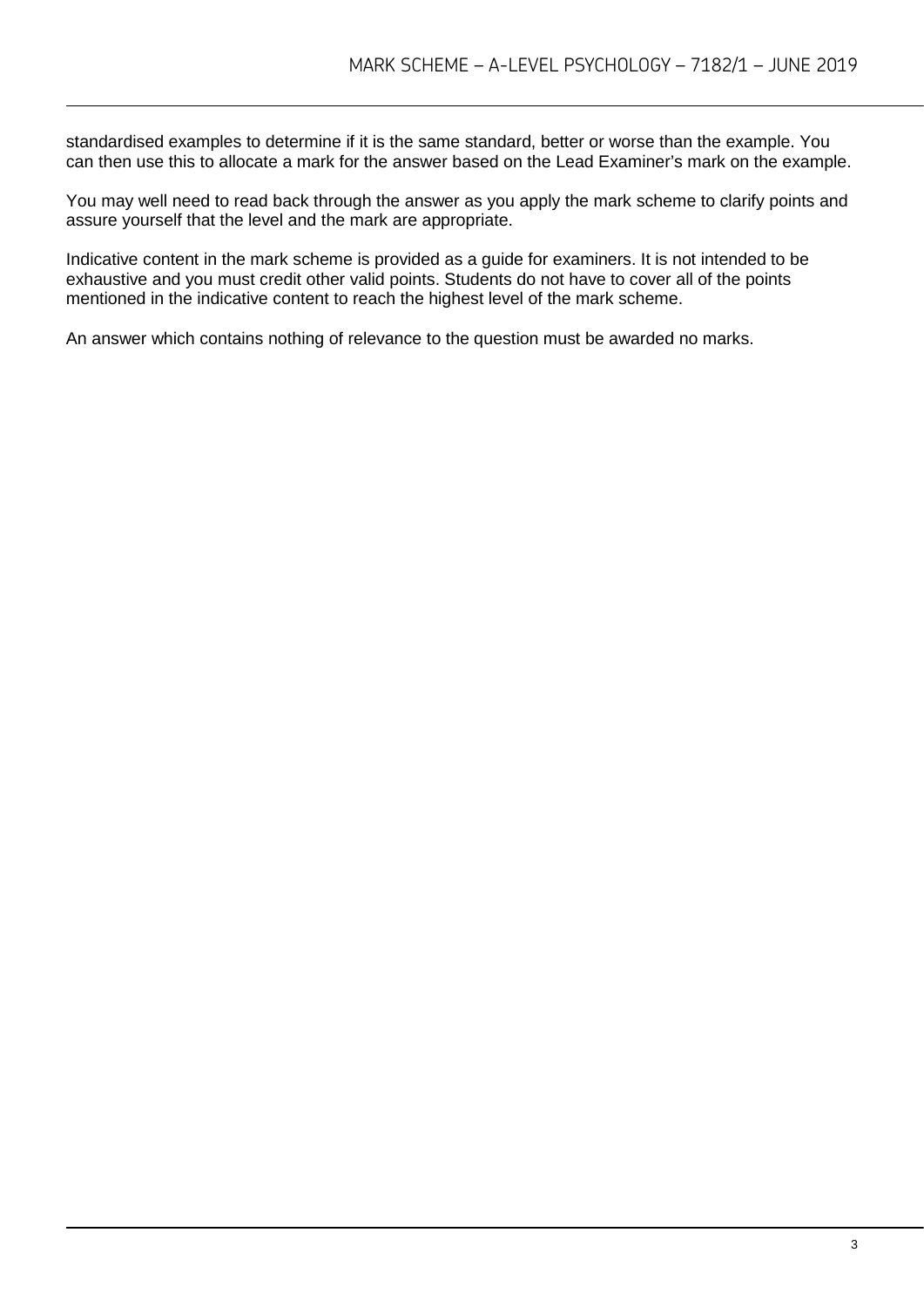# **Section A**

# **Social Influence**

**0 1** Outline **two** explanations of resistance to social influence.

**[4 marks]**

# **Marks for this question: AO1 = 4**

For **each** explanation award marks as follows:

**2 marks** for an explanation that is clear, coherent and elaborated

**1 mark** for an explanation that is limited/muddled.

No credit for simply naming explanations, there must be some reference to the effect on resistance.

**Possible explanations** (likely to be those named on the specification):

- locus of control people with an internal locus of control are more likely to resist pressure to conform/less likely to obey/more resistant to social influence than those with an external locus of control; people with an internal locus of control believe they control own circumstances
- social support defiance/non-conformity more likely if others are seen to resist influence; seeing others disobey/not conform gives observer confidence to do so.

Credit other explanations of disobedience/defiance and non-conformity, e.g. being in an autonomous state; previous experience; gender; culture; high level of moral reasoning; reactance/the 'boomerang effect'.

Credit also the inverse of factors usually used to explain conformity and obedience, e.g. (lack of) uniform; (increased) distance between participant and victim/authority figure; (reduced) group size; (lack of) ambiguity of task.

Accept other valid explanations of resistance.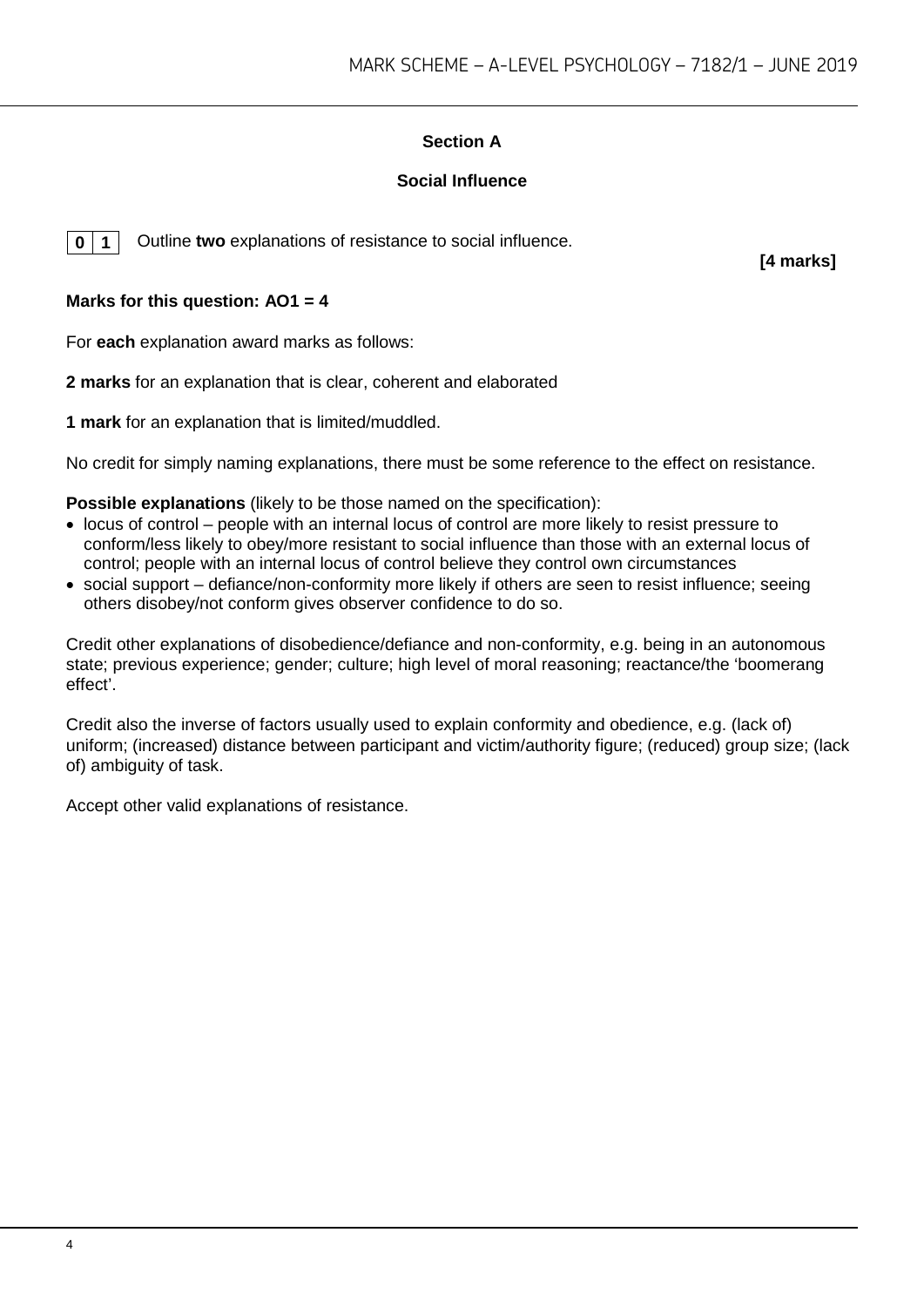**0** | **2** | Calculate the ratio of smokers to non-smokers in 2017. Give your answer in simplest form.

Show your workings.

**[2 marks]**

# **Marks for this question: AO2 = 2**

**2 marks** for correct ratio in simplest form (even in the absence of any workings):  $2017 = 1.7$ 

Award **1 mark** overall for correct ratio not presented in simplest form, e.g. 2017 – 5:35, 25:175, 125:875.

**0 3** Which statistical test should be used to calculate whether there is a significant difference in reported smoking behaviour between the two surveys? Give **three** reasons for your answer.

**[4 marks]**

#### **Marks for this question: AO2 = 4**

**1 mark** for chi-squared test.

Plus

**1 mark** for **each** of the following:

- the researchers are investigating a difference between the number of smokers and non-smokers in the two surveys (or an association between date and number of young people smoking/not smoking)
- the data is in the form of categories of smoker/non-smoker, ie nominal/categorical/non-parametric
- the young people sampled in 1987 and 2017 are different people/unrelated/independent groups so the data are unrelated.

Where more than three reasons are given, only the first three should be marked.

Appropriate reasons can be credited even if an incorrect test is named or no test given.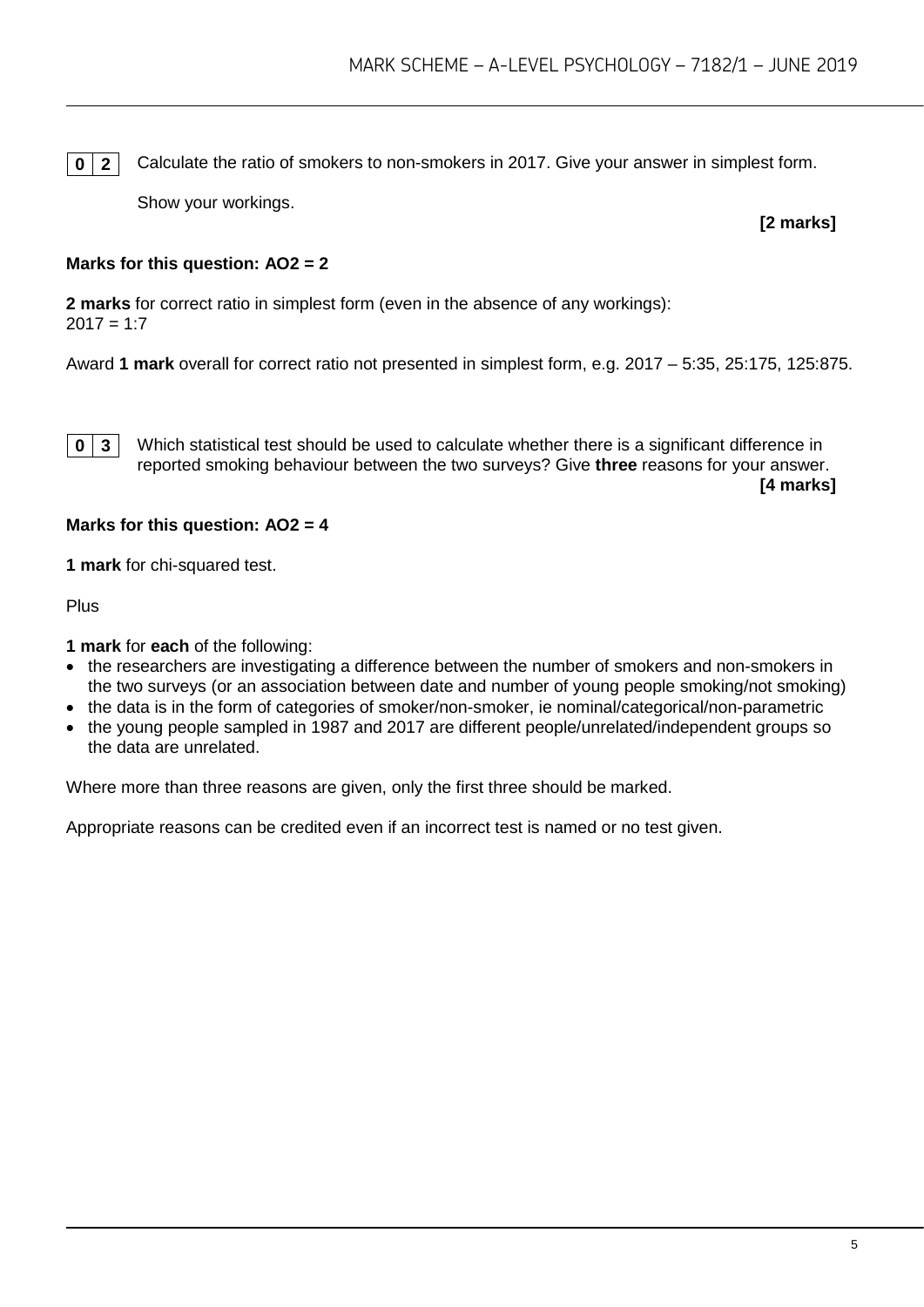**0** | 4 | The survey shows that fewer young people are smoking today than in 1987.

Using your knowledge of social influence processes in social change, explain possible reasons for this change in behaviour.

# **[6 marks]**

# **Marks for this question: AO2 = 6**

| Level         | <b>Marks</b> | <b>Description</b>                                                                                                                                                                                                                                                    |
|---------------|--------------|-----------------------------------------------------------------------------------------------------------------------------------------------------------------------------------------------------------------------------------------------------------------------|
| 3             | $5 - 6$      | Knowledge of social influence processes in social change is clear and generally<br>well detailed. Application to the decline in smoking among young people is<br>mostly clear and effective. The answer is generally coherent with appropriate<br>use of terminology. |
| $\mathcal{P}$ | $3 - 4$      | Knowledge of social influence processes in social change is evident. There is<br>some effective application to the decline in smoking among young people. The<br>answer lacks clarity in places. Terminology is used appropriately on occasions.                      |
|               | $1 - 2$      | Knowledge of social influence processes in social change is limited. Application<br>to the decline in smoking among young people is limited. The answer as a whole<br>lacks clarity and has inaccuracies. Terminology is either absent or<br>inappropriately used.    |
|               | 0            | No relevant content.                                                                                                                                                                                                                                                  |

# **Possible content/application:**

# **Minority influence processes:**

- examples of the influence of pressure groups/anti-smoking lobbies and how they may convince the majority through consistency, commitment (augmentation principle), flexibility
- the snowball effect how smoking behaviour/views on smoking change gradually over time.

# **Conformity processes:**

- normative social influence/compliance the group norm among young people is to maintain health and fitness; people who go against this norm (by smoking) risk rejection from the group; smoking is anti-social, violates social norms, so young people who smoke are less likely to fit in
- informational social influence/internalisation more is known now about the harmful effects of smoking, young people may have become convinced by such evidence.

#### **Obedience processes:**

• laws on smoking have changed, e.g. banned in public places, which may have influenced young people's behaviour.

Credit other relevant material.

**Note**: Answers that contain no reference to young people and/or smoking cannot receive credit.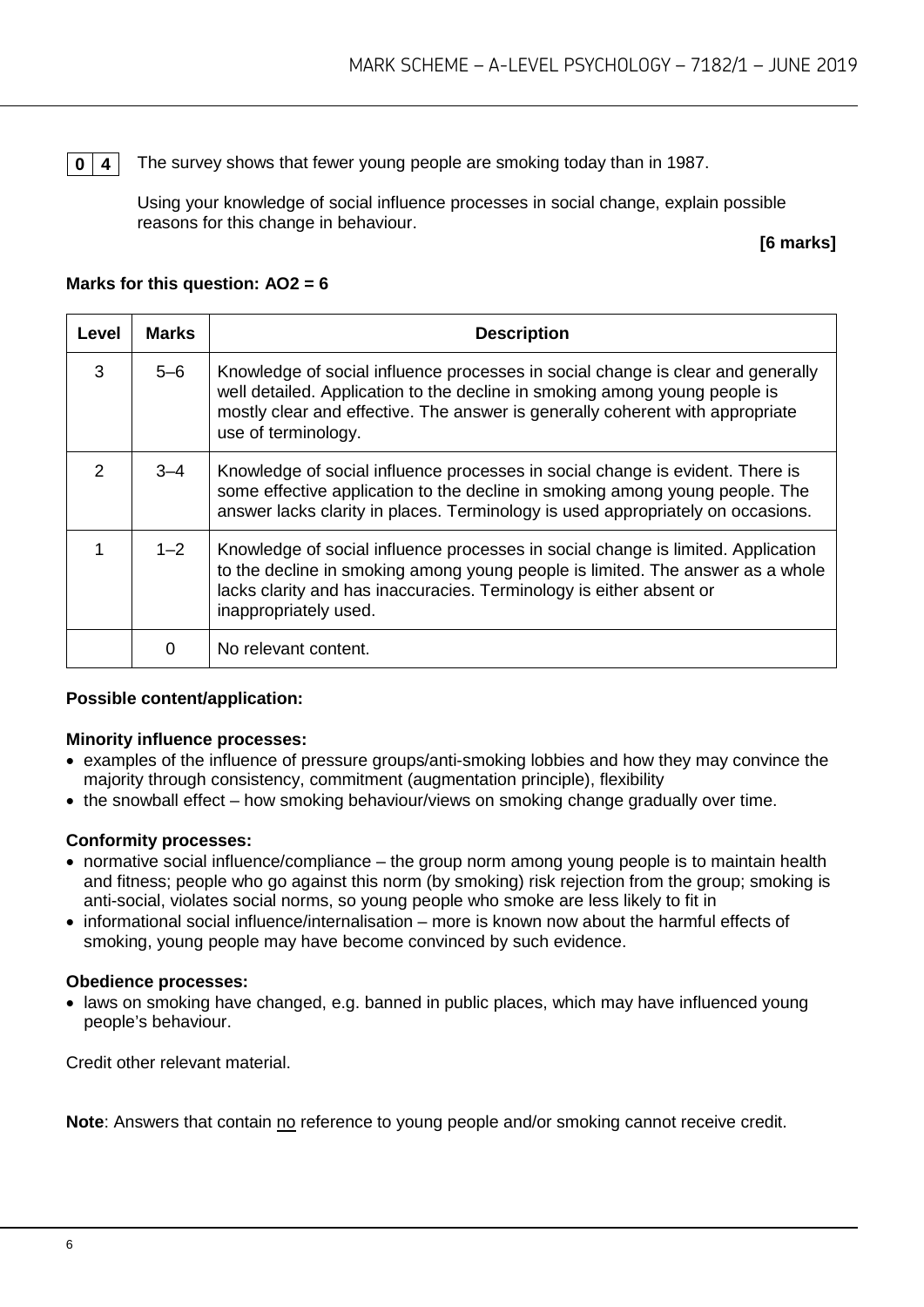**0 5** Discuss ethical issues in social influence research.

**[8 marks]**

# **Marks for this question: AO1 = 3 and AO3 = 5**

| <b>Level</b> | <b>Marks</b> | <b>Description</b>                                                                                                                                                                                                                                                                             |
|--------------|--------------|------------------------------------------------------------------------------------------------------------------------------------------------------------------------------------------------------------------------------------------------------------------------------------------------|
| 4            | $7 - 8$      | Knowledge of ethical issues in social influence research is accurate with some<br>detail. Discussion is thorough and effective. Minor detail and/or expansion of<br>argument is sometimes lacking. The answer is clear, coherent and effective.<br>Specialist terminology is used effectively. |
| 3            | $5 - 6$      | Knowledge of ethical issues in social influence research is evident but there are<br>occasional inaccuracies/omissions. Discussion is mostly effective. The answer is<br>mostly clear and organised but occasionally lacks focus. Specialist terminology<br>is used appropriately.             |
| 2            | $3 - 4$      | Limited knowledge of ethical issues in social influence research is present.<br>Focus is mainly on description. Any discussion is of limited effectiveness. The<br>answer lacks clarity, accuracy and organisation in places. Specialist terminology<br>is used inappropriately on occasions.  |
| 1            | $1 - 2$      | Knowledge of ethical issues in social influence research is limited, poorly<br>focused or absent. The answer as a whole lacks clarity, has many inaccuracies<br>and is poorly organised. Specialist terminology is either absent or inappropriately<br>used.                                   |
|              | 0            | No relevant content.                                                                                                                                                                                                                                                                           |

**Note:** Answers which lack sustained engagement with social influence research – limited to Level 2.

# **Possible content:**

- knowledge of ethical issues in social influence research and/or specific examples of where they occur in studies
- deception/lack of informed consent when participants are misled or information is withheld, e.g. Asch's participants were told the study was investigating visual perception and knew nothing of the confederates; Milgram's participants were unaware the shocks were not real
- protection from harm/psychological distress participants should not be placed 'at risk'; gain new negative knowledge of themselves, e.g. prisoners in the Stanford prison experiment (SPE) were humiliated, showed signs of severe distress; some guards felt pressured to follow the more dominant guards
- right to withdraw participants should be free to leave when they choose to, e.g. Milgram's participants were given 'verbal prods' to encourage them to remain within the experiment; prisoners in SPE pressurised to stay.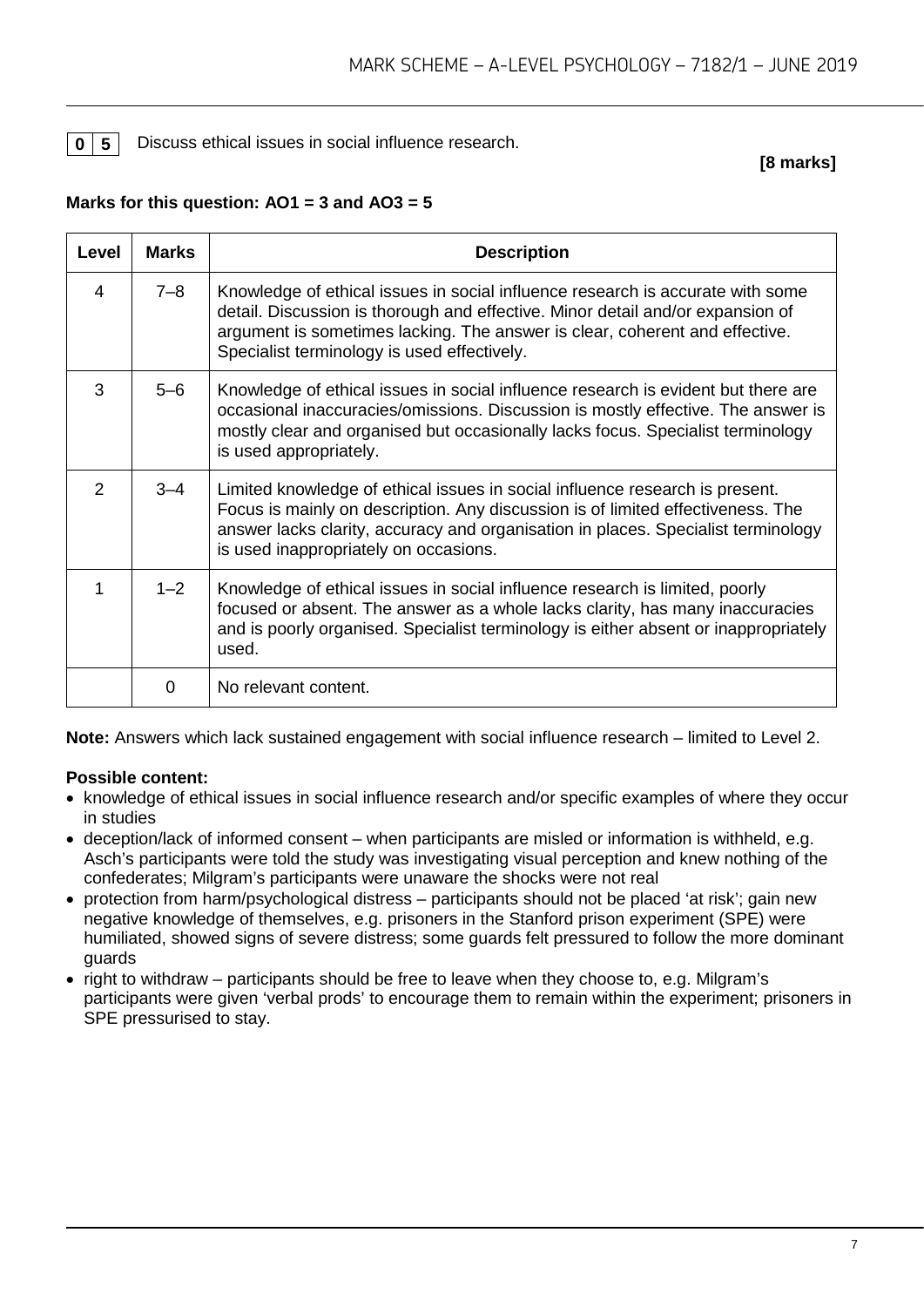# **Possible discussion points:**

- cost-benefit analysis studies may be justified on the grounds of what we learn, e.g. Milgram the dangers of 'blind obedience'
- validity deception/lack of informed consent justified as demand characteristics are reduced, e.g. in Asch; would be difficult to investigate processes such as obedience without deception
- use of debriefing in studies retrospective consent, psychiatric follow-up assessments, etc.; participants confirmed they were happy to have taken part, etc.
- counterarguments/discussion points related to specific studies, e.g. Zimbardo's study led to reform of real prisons; Milgram awarded prize by APA
- research was conducted at a time when ethical guidelines had not been established; could be argued that studies led to introduction of guidelines which protected future participants.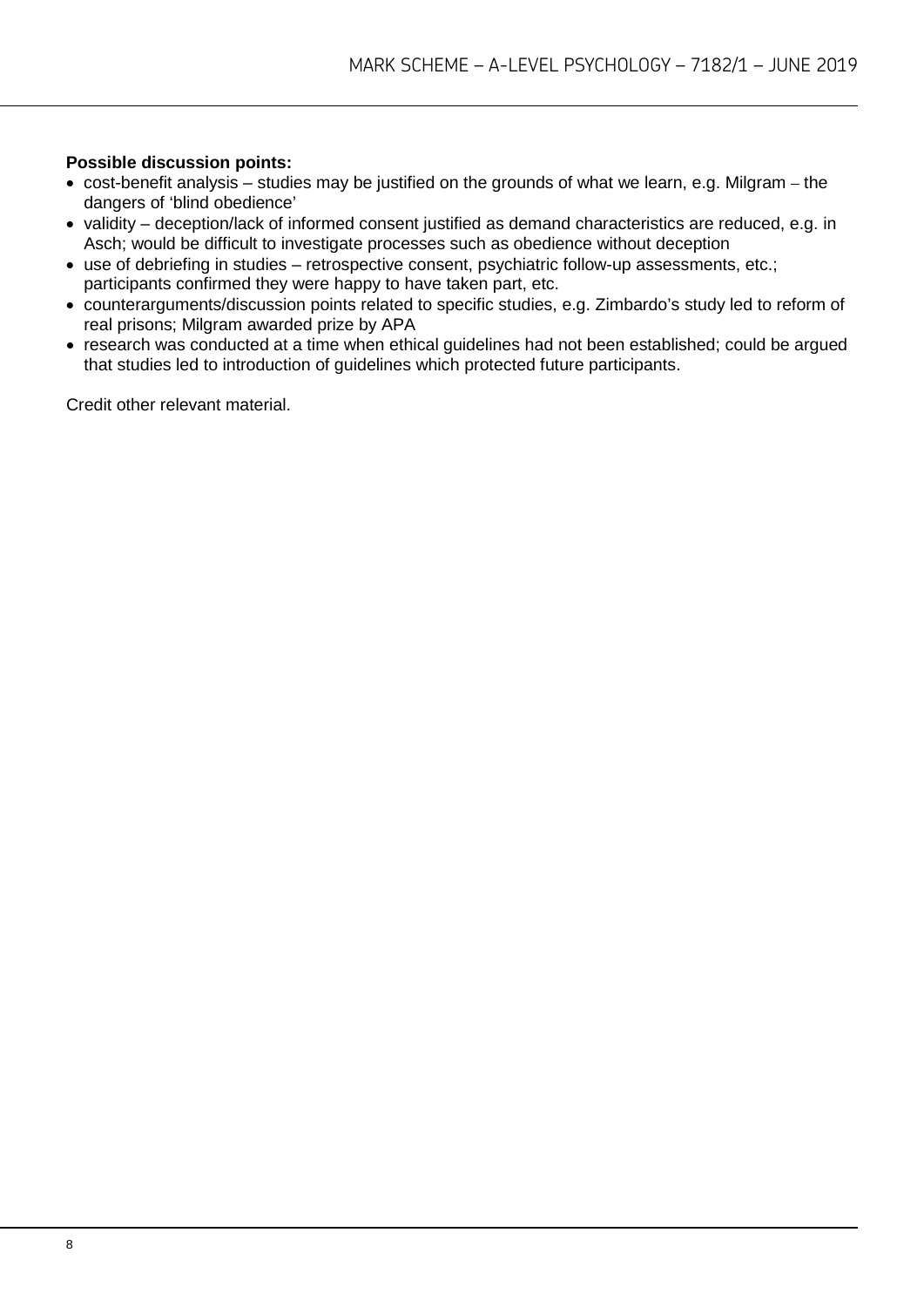# **Section B**

# **Memory**

**0 6** Which **two** of **A**, **B**, **C**, **D** and **E** are associated with the cognitive interview technique?

Shade **two** boxes only.

**[2 marks]**

# **Marks for this question: AO1 = 2**

**A:** Alter the perspective **E:** Reverse the order

**0 7** Evaluate the cognitive interview as a way of improving the accuracy of eyewitness testimony.

**[6 marks]**

## **Marks for this question: AO3 = 6**

| Level         | <b>Marks</b> | <b>Description</b>                                                                                                                                                                          |
|---------------|--------------|---------------------------------------------------------------------------------------------------------------------------------------------------------------------------------------------|
| 3             | 5-6          | Evaluation of the cognitive interview is thorough and effective. The answer is<br>clear, coherent and focused. Specialist terminology is used effectively.                                  |
| $\mathcal{P}$ | $3 - 4$      | Evaluation of the cognitive interview is evident but there are occasional<br>inaccuracies/omissions. The answer lacks clarity in places. Terminology is used<br>appropriately on occasions. |
|               | $1 - 2$      | Evaluation of the cognitive interview is limited. The answer lacks clarity and<br>organisation. Terminology is either absent or inappropriately used.                                       |
|               | 0            | No relevant content.                                                                                                                                                                        |

# **Possible evaluation points:**

- use of evidence to support/challenge the effectiveness of cognitive interview (CI), e.g. Kohnken et al (1999)
- although CI leads to more correct information, incorrect information also increases (although some studies, e.g. Geiselman dispute this)
- some elements of CI may be more successful than others Milne and Bull (2002)
- the success of CI may be related to the age of witness
- CI requires training and investment so it may not always be available because of limited resources
- credit evaluation of enhanced cognitive interview
- credit comparison with standard interview and enhanced CI.

Credit other relevant points.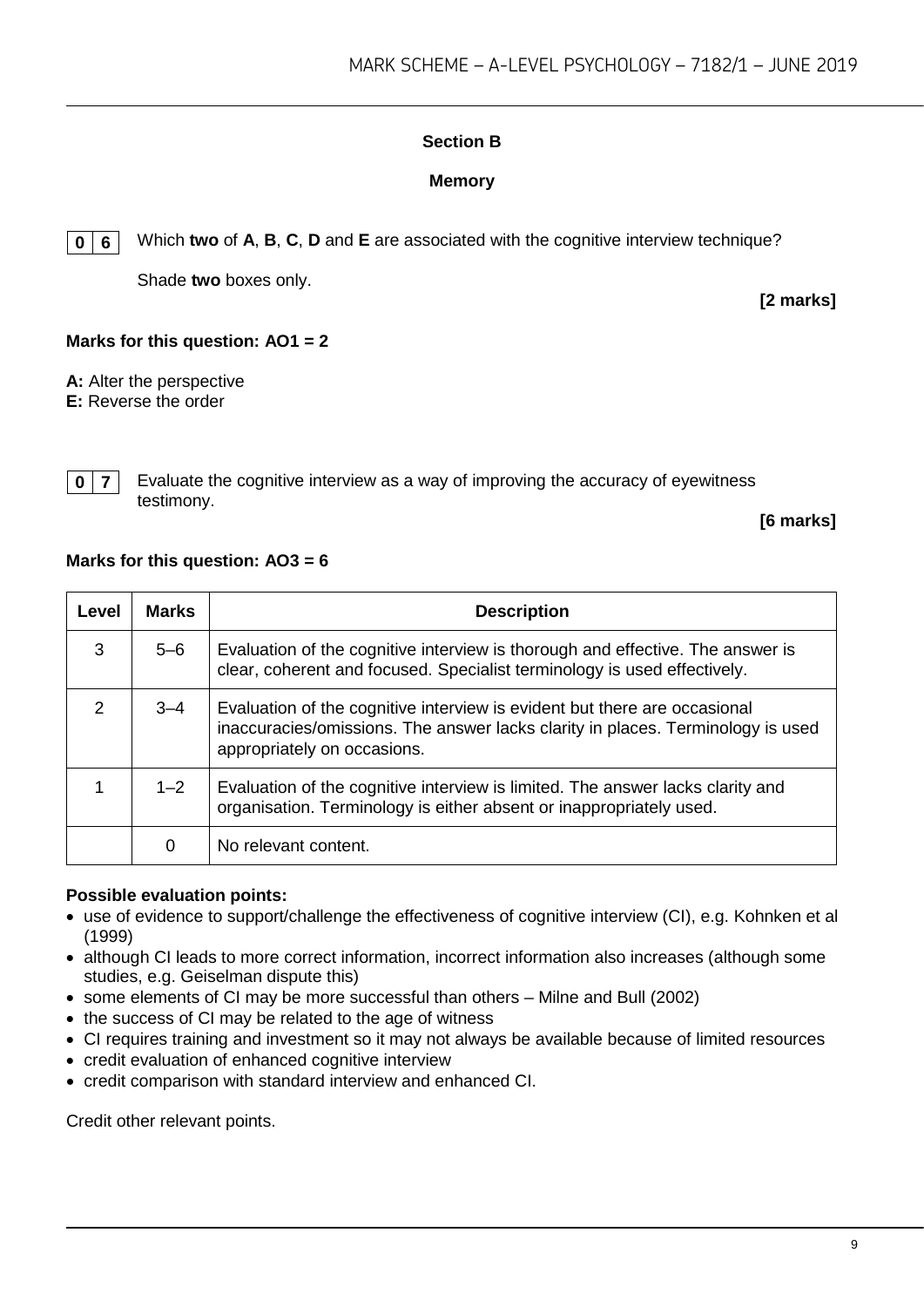**0 8** Discuss the multi-store model of memory. Refer to the information above in your answer. **[16 marks]**

# **Marks for this question: AO1 = 6, AO2 = 4 and AO3 = 6**

| Level | <b>Marks</b> | <b>Description</b>                                                                                                                                                                                                                                                                                          |
|-------|--------------|-------------------------------------------------------------------------------------------------------------------------------------------------------------------------------------------------------------------------------------------------------------------------------------------------------------|
| 4     | $13 - 16$    | Knowledge of the multi-store model is accurate and generally well detailed.<br>Application is effective. Discussion is thorough and effective. Minor detail and/or<br>expansion of argument is sometimes lacking. The answer is clear, coherent and<br>focused. Specialist terminology is used effectively. |
| 3     | $9 - 12$     | Knowledge of the multi-store model is evident but there are occasional<br>inaccuracies/omissions. Any application and/or discussion is mostly effective.<br>The answer is mostly clear and organised but occasionally lacks focus.<br>Specialist terminology is used appropriately.                         |
| 2     | $5 - 8$      | Limited knowledge of the multi-store model is present. Focus is mainly on<br>description. Any discussion and/or application is of limited effectiveness. The<br>answer lacks clarity, accuracy and organisation in places. Specialist terminology<br>is used inappropriately on occasions.                  |
| 1     | $1 - 4$      | Knowledge of the multi-store model is very limited. Discussion and/or application<br>is limited, poorly focused or absent. The answer as a whole lacks clarity, has<br>many inaccuracies and is poorly organised. Specialist terminology is either<br>absent or inappropriately used.                       |
|       | $\Omega$     | No relevant content.                                                                                                                                                                                                                                                                                        |

# **Possible description:**

- capacity, duration and coding of the separate stores sensory register, short-term memory (STM), long-term memory (LTM)
- transfer processes between stores attention and rehearsal
- rehearsal loop maintenance in STM
- how information is lost from each store, e.g. decay/displacement
- information processing model linear made up of unitary stores.

Credit an accurately annotated diagram.

# **Possible application:**

- four-digit numbers are easy to remember as  $7(+/-2)$  items is the average capacity of STM
- eleven-digit mobile numbers would exceed this limited capacity
- these longer mobile numbers can be recalled if people 'say it to themselves several times' which implies maintenance in STM/transfer to LTM
- interruption disrupts recall because it causes displacement from STM
- credit reference to 'chunking' and/or primacy-recency effect in this context.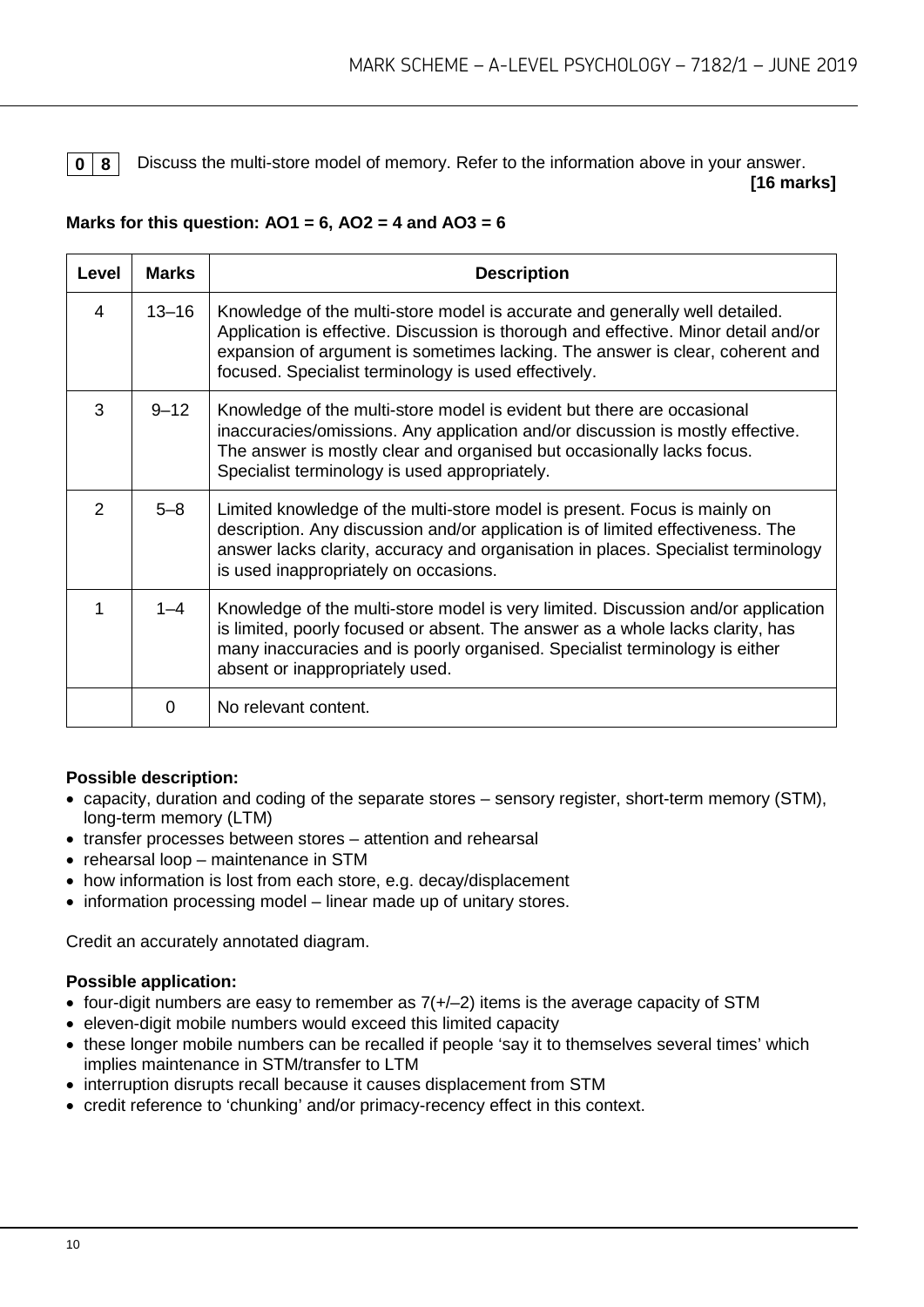# **Possible discussion points:**

- useful starting point for memory research, first model to incorporate three different stores
- evidence that supports the coding, capacity, duration of the three stores, e.g. Baddeley, Jacobs, Sperling, Bahrick et al
- evidence that supports the functional separation of the stores, e.g. Glanzer and Cunitz
- evidence that challenges the unitary nature of STM and LTM, e.g. Shallice and Warrington
- evidence which suggests that rehearsal is not the only method of transfer from STM to LTM/ distinction between maintenance and elaborative rehearsal
- critical comparisons with alternative models, e.g. working memory.

Only credit methodological evaluation of studies if this used to discuss the strengths/limitations of the model.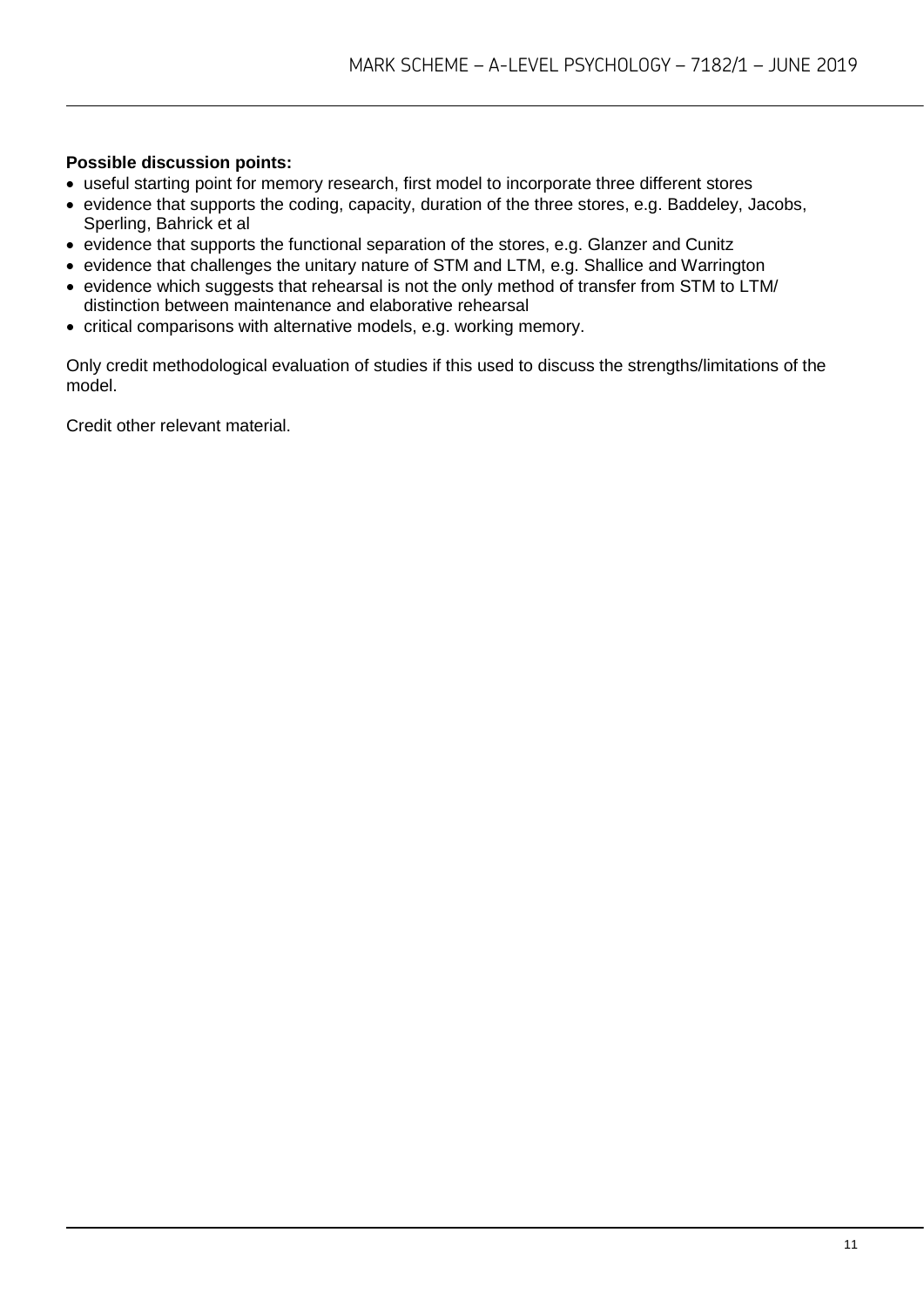# **Section C**

# **Attachment**

**0 9** Outline findings from research into the role of the father in attachment.

**[4 marks]**

# **Marks for this question: AO1 = 4**

| Level | <b>Marks</b> | <b>Description</b>                                                                                                                                                    |
|-------|--------------|-----------------------------------------------------------------------------------------------------------------------------------------------------------------------|
| 2     | $3 - 4$      | Knowledge of findings is mostly clear and accurate, with evidence of either<br>breadth or detail. The answer is mostly coherent with effective use of<br>terminology. |
|       | $1 - 2$      | There is limited/partial knowledge of findings. The answer may lack coherence.<br>Use of terminology may be either absent or inappropriate.                           |
|       | 0            | No relevant content.                                                                                                                                                  |

# **Possible content:**

- Schaffer and Emerson (1964) 75% of infants studied had formed an attachment with the father at 18 months
- research shows that the father may fulfil a qualitatively different role from that of the mother play vs emotional support – but this is just as crucial to the child's wellbeing
- research shows that the father in a single parent family is more likely to adopt the traditional maternal role
- quality of attachment with the father may be less influential in adolescence Grossman (2002)
- research shows that the role of the father may differ depending on the gender of the child.

**Note:** that points may be explicitly linked to specific studies, or more general findings to do with the role of the father.

Credit other relevant findings that are explicitly linked to the role of the father.

**Note:** that credit should not be given for procedural/methodological detail of studies.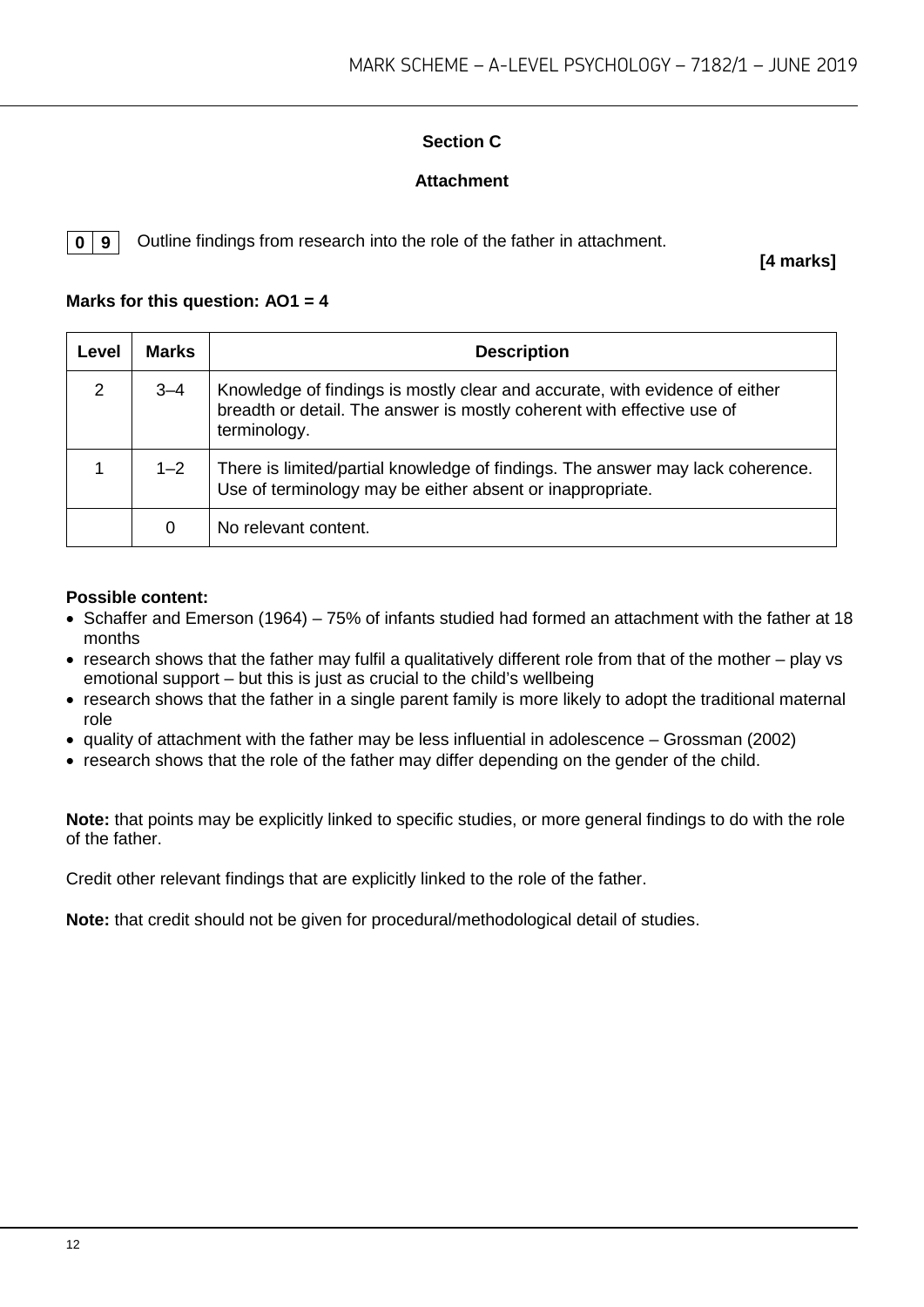**1 0** Explain the economic implications of research into the role of the father in attachment.

**[4 marks]**

# **Marks for this question: AO1 = 4**

| Level | <b>Marks</b> | <b>Description</b>                                                                                                                                               |
|-------|--------------|------------------------------------------------------------------------------------------------------------------------------------------------------------------|
| 2     | $3 - 4$      | Explanation of economic implication(s) of research is mostly clear and accurate.<br>The answer is mostly coherent with effective use of terminology.             |
|       | $1 - 2$      | There is limited/partial explanation of the economic implication(s). The answer<br>may lack coherence. Use of terminology may be either absent or inappropriate. |
|       | 0            | No relevant content.                                                                                                                                             |

# **Possible content:**

Note that 'research' can refer to either studies or theories.

- increasingly fathers remain at home and therefore contribute less to the economy consequently more mothers may return to work and contribute to the economy
- changing laws on paternity leave government-funded so affects the economy; impact upon employers
- gender pay gap may be reduced if parental roles are regarded as more equal
- early attachment research, e.g. Bowlby suggests fathers should provide an economic rather than an emotional function.

Accept other relevant points.

Note: Answers that focus on the economic costs of doing research into the role of the father are not creditable.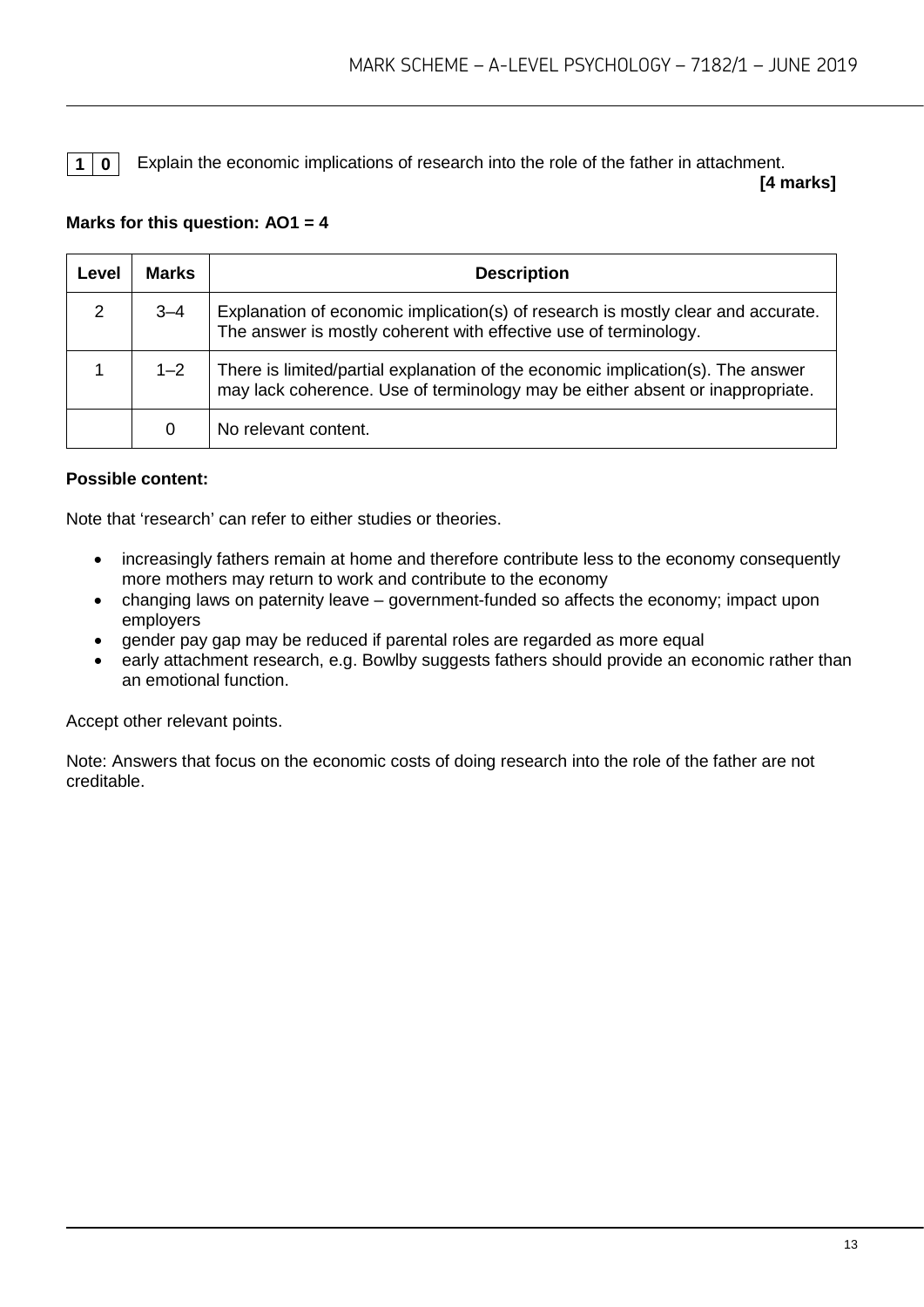

**1 1** Discuss research into the influence of early attachment on childhood **and/or** adult relationships.

## **[16 marks]**

# **Marks for this question: AO1 = 6 and AO3 = 10**

| Level          | <b>Marks</b> | <b>Description</b>                                                                                                                                                                                                                                                                                                                                     |
|----------------|--------------|--------------------------------------------------------------------------------------------------------------------------------------------------------------------------------------------------------------------------------------------------------------------------------------------------------------------------------------------------------|
| $\overline{4}$ | $13 - 16$    | Knowledge of research into the influence of early attachment on childhood<br>and/or adult relationships is accurate and generally well detailed. Discussion is<br>thorough and effective. Minor detail and/or expansion of argument is sometimes<br>lacking. The answer is clear, coherent and focused. Specialist terminology is<br>used effectively. |
| 3              | $9 - 12$     | Knowledge of research into the influence of early attachment on childhood<br>and/or adult relationships is evident but there are occasional<br>inaccuracies/omissions. Discussion is mostly effective. The answer is mostly<br>clear and organised but occasionally lacks focus. Specialist terminology is used<br>appropriately.                      |
| 2              | $5 - 8$      | Limited knowledge of research into the influence of early attachment on<br>childhood and/or adult relationships is present. Focus is mainly on description.<br>Any discussion is of limited effectiveness. The answer lacks clarity, accuracy<br>and organisation in places. Specialist terminology is used inappropriately on<br>occasions.           |
| 1              | $1 - 4$      | Knowledge of research into the influence of early attachment on childhood<br>and/or adult relationships is very limited. Discussion is limited, poorly focused or<br>absent. The answer as a whole lacks clarity, has many inaccuracies and is<br>poorly organised. Specialist terminology is either absent or inappropriately used.                   |
|                | 0            | No relevant content.                                                                                                                                                                                                                                                                                                                                   |

#### **Possible content:**

- Bowlby's internal working model (IWM) early attachment provides blueprint/prototype for later attachment; formation of mental representation/schema of first attachment relationship; affects later relationships during childhood and adulthood
- Material on maternal deprivation is creditworthy if made relevant to the question
- attachment type associated with quality of peer relationships in childhood studies of friendship patterns, bullying, etc.
- relationship between early attachment type and later romantic relationships the 'love quiz' (Hazan and Shaver)
- relationship between early attachment type and parenting style
- adult attachment interview (Main et al) continuity between early attachment type and adult classification/behaviours – credit knowledge of procedure and coding system (insecure-dismissing, autonomous-secure, insecure-preoccupied, unresolved)
- knowledge of relevant studies, e.g. Kerns; Myron-Wilson and Smith; Zimmerman; Hazan and Shaver; Quinton; Harlow; Freud and Dann; Koluchova; Clarke and Clarke.

**Note:** that the term 'research' may include theories/explanations and/or studies.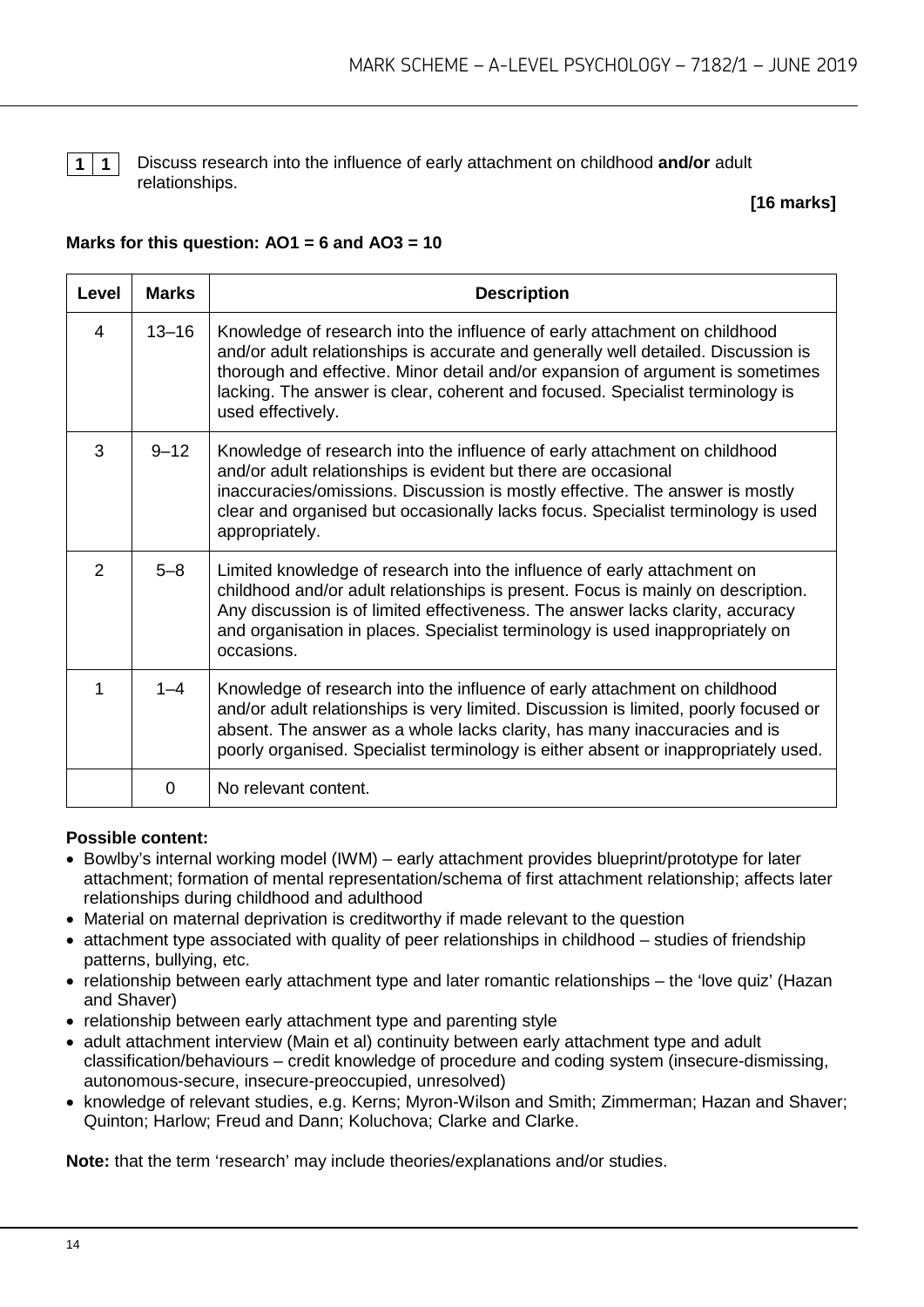# **Possible discussion points:**

- use of evidence in discussion
- discussion of theory, e.g. Bowlby's IWM and issue of determinism; negative implications of assumption that the relationship is cause and effect
- discussion of underpinning evidence regarding measuring adult attachment type, e.g. difficulty of establishing cause and effect between early attachment history and later relationships
- discussion of use of self-report techniques to assess quality of childhood/adult relationships subjectivity, social desirability, etc. – as well as retrospective assessment of early attachment patterns
- difficulty of measuring the IWM hypothetical concept
- counter-evidence, e.g. to suggest that children can recover from deprivation/privation and form effective adult relationships
- ethical issues, e.g. anxiety associated with use of adult attachment interview
- discussion of use of findings from animal studies in this area, e.g. Harlow and difficulty of generalising across species.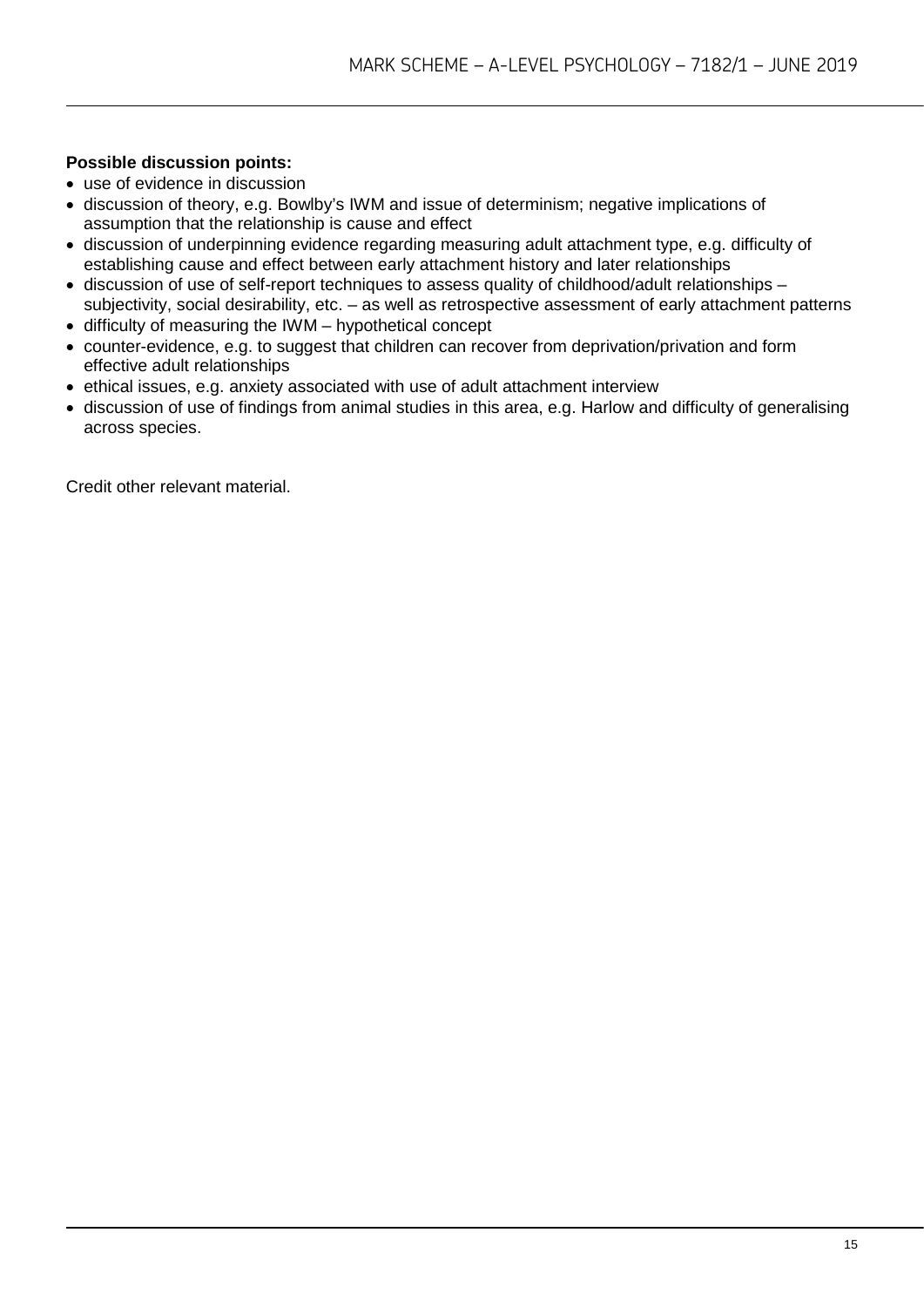# **Section D**

# **Psychopathology**

**1 2** Outline **two** behavioural characteristics of depression.

**[4 marks]**

# **Marks for this question: AO1 = 4**

For **each** characteristic award marks as follows:

**2 marks** for a characteristic that is clear, coherent and elaborated

**1 mark** for a characteristic that is limited/muddled.

## **Possible characteristics:**

- change in activity levels increased lethargy (lack of energy)/ withdrawal from activities that were once enjoyed (anhedonia); neglecting personal hygiene; increased activity levels/agitation
- disruption to sleep sleep may reduce (insomnia) or increase (hypersomnia)
- disruption to eating behaviour increased or decreased eating/weight gain or loss
- aggressive acts towards others or oneself, e.g. self-harm.

Each of the bullet points above can earn a maximum of 2 marks.

Accept other relevant characteristics.

**1 3** Referring to the description above, outline **three** definitions of abnormality.

**[6 marks]**

# **Marks for this question: AO2 = 6**

In **each** case award marks as follows:

**2 marks** for clear and coherent application of knowledge in relation to each definition

**1 mark** for limited/muddled application of knowledge in relation to each definition.

#### **Possible content/application:**

- statistical infrequency/deviation from statistical norms is abnormal behaviour is that which is rare/uncommon/anomalous – 'affects less than 1% adults…'
- deviation from social norms is behaviour which goes against/contravenes unwritten rules/expectations (in a given society/culture) – 'unable to leave their home..' 'may prevent sufferers from living a normal  $l$ ife
- failure to function adequately is behaviour which causes personal distress/anguish OR inability to cope with everyday life/maladaptiveness – 'very stressful for the individual and for their family..'
- deviation from ideal mental health is behaviour which fails to meet particular criteria for psychological wellbeing – 'cannot achieve potential' (self-actualisation); 'perceiving threats everywhere' (inaccurate perception of reality); lack of resistance to stress.

**Note:** that the same portion of the stem may be applied to different definitions.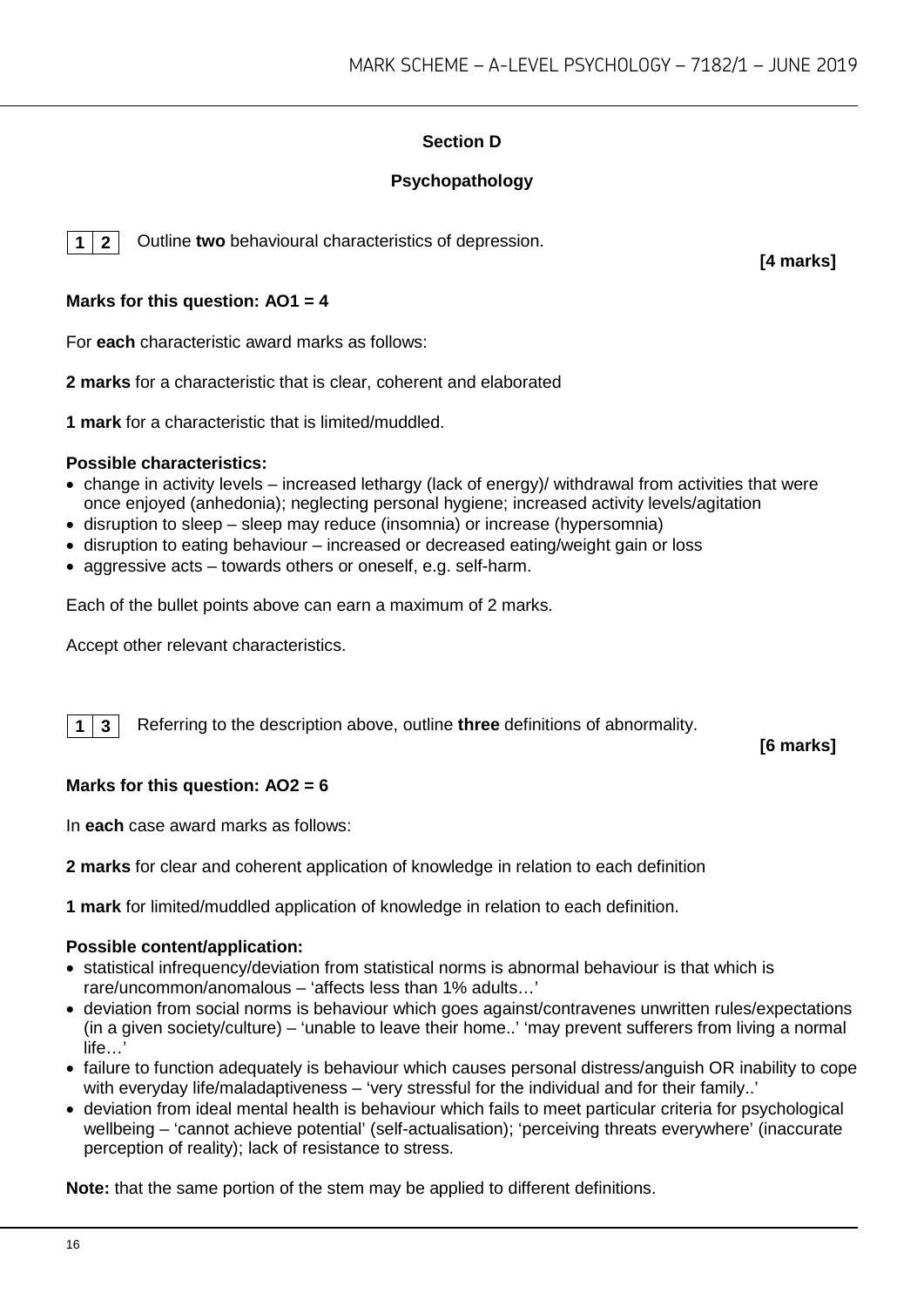**1 4** Outline **one** limitation of the two-process model.

**[2 marks]**

# **Marks for this question: AO3 = 2**

**2 marks** for clear and coherent outline.

**1 mark** for limited/muddled outline.

## **Possible limitations:**

- evidence suggests that not all people with a phobia can recall a traumatic experience, e.g. Di Nardo (1990)
- not all individuals who experience a stressful event go on to develop a phobia
- behavioural explanations, like the two-process model, do not adequately account for the cognitive characteristics of phobias
- learning theories of phobias cannot explain why we seem to be pre-prepared to fear certain stimuli (biological preparedness)
- issues of reductionism; determinism, etc.

Accept other relevant limitations.

**1 5** Explain **one or more** reasons why it might be better to conduct a case study than a questionnaire.

# **[4 marks]**

# **Marks for this question: AO3 = 4**

| Level | <b>Marks</b> | <b>Description</b>                                                                                                                                                                      |
|-------|--------------|-----------------------------------------------------------------------------------------------------------------------------------------------------------------------------------------|
| 2     | $3 - 4$      | Explanation of one or more reasons why it might be better to conduct a case<br>study than a questionnaire is clear and coherent. There is appropriate use of<br>specialist terminology. |
|       | $1 - 2$      | Outline of one or more reasons why it might be better to conduct a case study<br>than a questionnaire is limited. Specialist terminology is either absent or<br>inappropriately used.   |
|       | 0            | No relevant content.                                                                                                                                                                    |

#### **Possible reasons:**

- case studies can be longitudinal and so changes (in Patient X's experience) can be observed over time whereas questionnaires tend to provide just a 'snapshot' of experience
- case studies usually involve several methods (observation, interviews, etc.), enabling checks for consistency/reliability/validity whereas a questionnaire is a single method of data collection
- case studies produce rich, detailed qualitative data, whereas questionnaires tend to produce less detailed information.

Accept other relevant reasons.